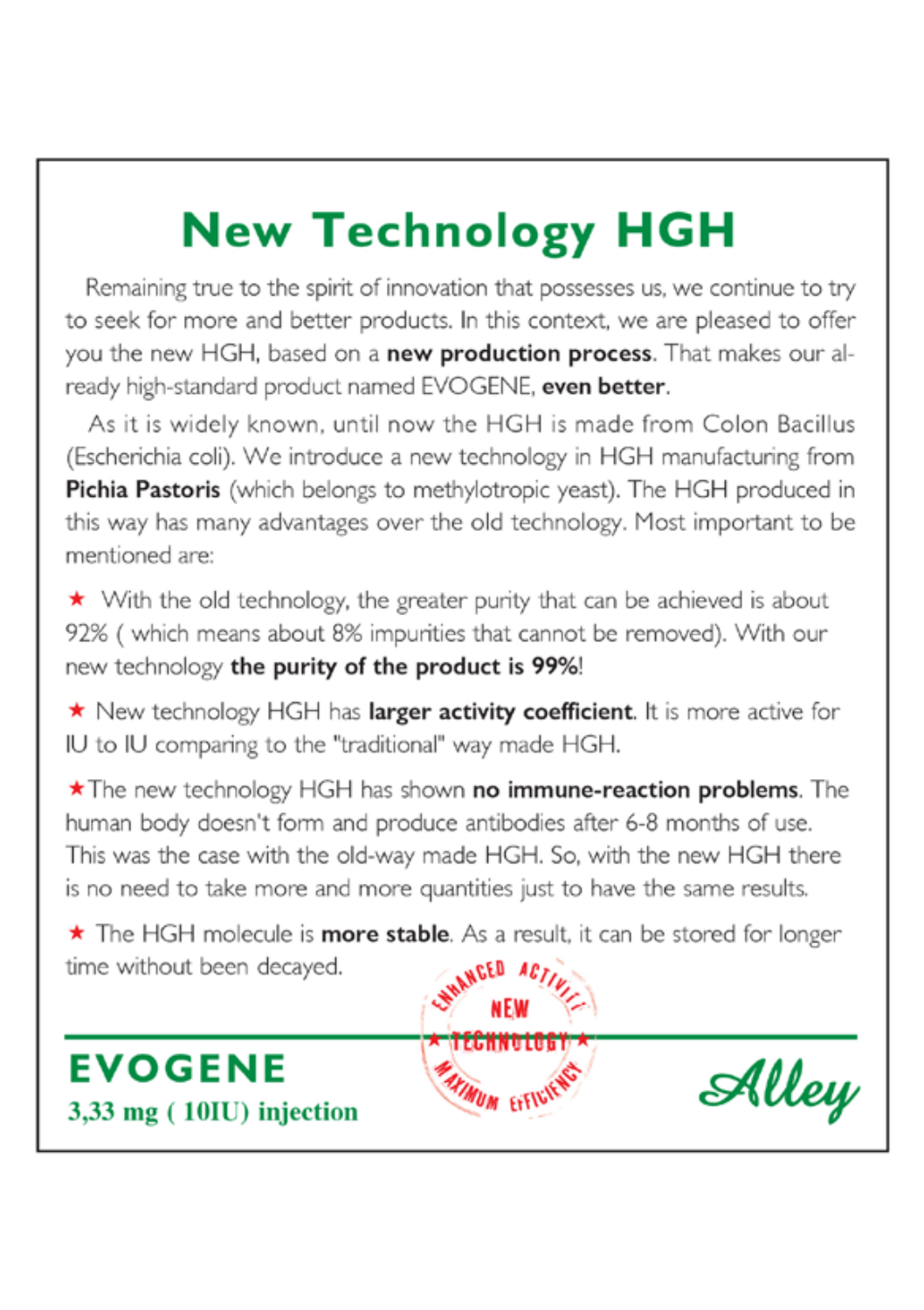## **EVOGENE** 3,33mg ( 10IU) injection

Alley

## **1. Description**

**Evogene** (recombinant Human Growth Hormone – rDNA origin) is a human growth hormone produced by recombinant DNA technology. It has 191 amino acid sequence and its structure are identical to the dominant form of this human pituitary growth hormone. It has a molecular weight of 22,125 daltons.

**Evogene( rHGH)** is a sterile, non-pyrogenic, white lyophilized powder intended for subcutaneous or intramuscular injection, after reconstitution with sterile Water for Injection ( 0,3% m-Cresol)

## **2. Clinical pharmacology**

#### **2.1 Mechanism of Action**

Somatropin (as well as endogenous HGH) binds to a dimeric GH receptor in the cell membrane of target cells resulting in intracellular signal transduction and a host of pharmacodynamic effects. Some of these pharmacodynamic effects are primarily mediated by IGF-I produced in the liver and also locally (e.g., skeletal growth, protein synthesis), while others are primarily a consequence of the direct effects of somatropin (e.g., lipolysis) [see Clinical Pharmacology (2.2)].

#### **2.2 Pharmacodynamics**

#### **Tissue Growth**

The primary and most intensively studied action of somatropin is the stimulation of linear growth. This effect is demonstrated in children with GHD.

#### **Skeletal Growth**

The measurable increase in bone length after administration of somatropin results from its effect on the cartilaginous growth areas of long bones. Studies in vitro have shown that the incorporation of sulfate into proteoglycans is not due to a direct effect of somatropin, but rather is mediated by the somatomedins or insulin-like growth factors (IGFs). The somatomedins, among them IGF-I, are polypeptide hormones which are synthesized in the liver, kidney,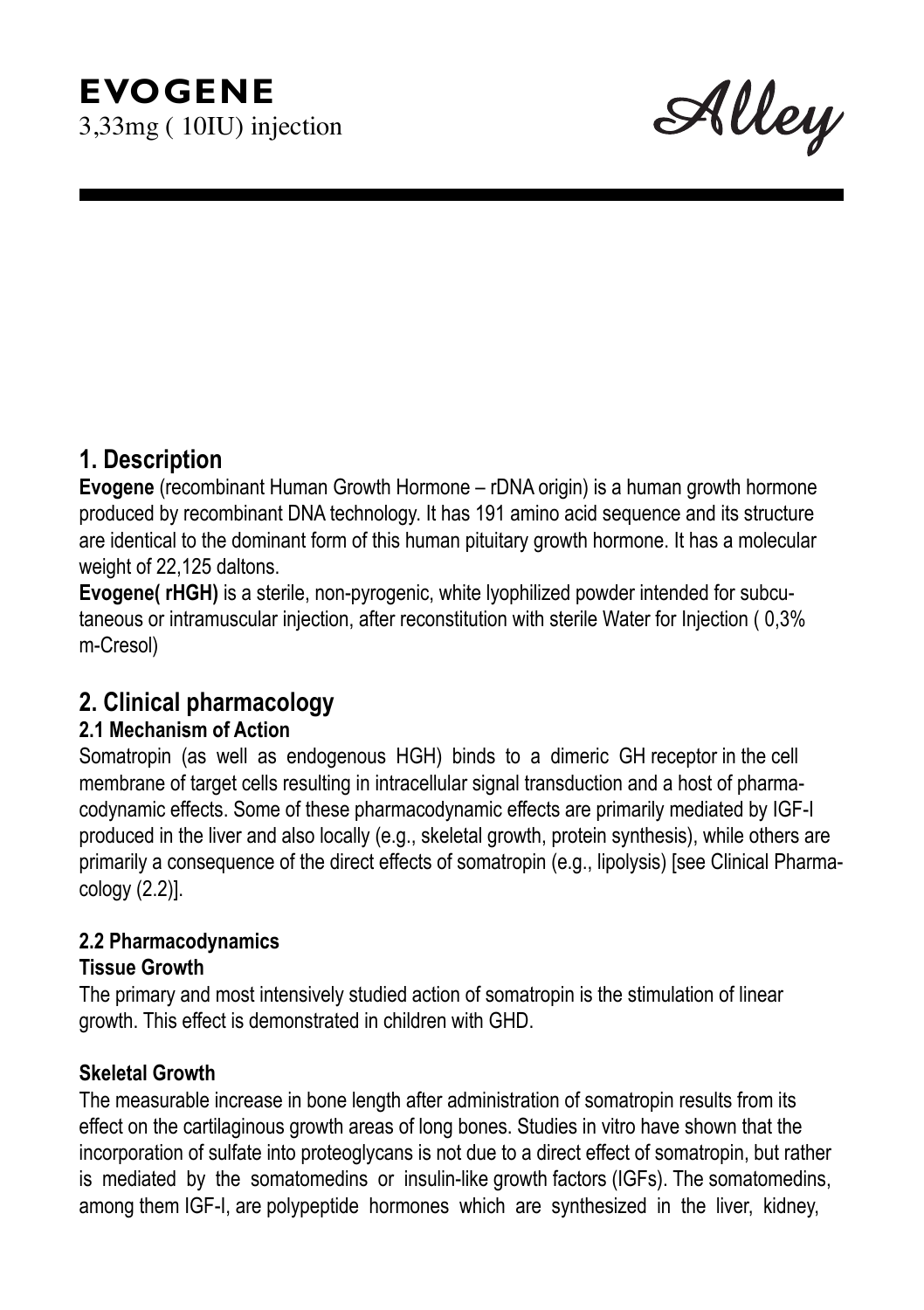and various other tissues. IGF-I levels are low in the serum of hypopituitary dwarfs and hypophysectomized humans or animals, and increase after treatment with somatropin.

#### **Cell Growth**

It has been shown that the total number of skeletal muscle cells is markedly decreased in children with short stature lackin endogenous GH compared with normal children, and that treatment with somatropin results in an increase in both the number and size of muscle cells.

#### **Organ Growth**

Somatropin influences the size of internal organs, and it also increases red cell mass.

#### **Protein Metabolism**

Linear growth is facilitated in part by increased cellular protein synthesis. This synthesis and growth are reflected by nitrogen retention which can be quantitated by observing the decline in urinary nitrogen excretion and blood urea nitrogen following the initiation of somatropin therapy.

#### **Carbohydrate Metabolism**

Hypopituitary children sometimes experience fasting hypoglycemia that may be improved by treatment with somatropin. In healthy subjects, large doses of somatropin may impair glucose tolerance.

Although the precise mechanism of the diabetogenic effect of somatropin is not known, it is attributed to blocking the action of insulin rather than blocking insulin secretion. Insulin levels in serum actually increase as somatropin levels increase. Administration of human growth hormone to normal adults and patients with growth hormone deficiency results in increases in mean serum fasting and postprandial insulin levels, although mean values remain in the normal range. In addition, mean fasting and postprandial glucose and hemoglobin A1c levels remain in the normal range.

#### **Lipid Metabolism**

Somatropin stimulates intracellular lipolysis, and administration of somatropin leads to an increase in plasma free fatty acids and triglycerides. Untreated GHD is associated with increased body fat stores, including increased abdominal visceral and subcutaneous adipose tissue. Treatment of growth hormone deficient patients with somatropin results in a general reduction of fat stores, and decreased serum levels of low density lipoprotein (LDL) cholesterol.

#### **Mineral Metabolism**

Administration of somatropin results in an increase in total body potassium and phosphorus and to a lesser extent sodium. This retention is thought to be the result of cell growth. Serum levels of phosphate increase in children with GHD after somatropin therapy due to metabolic activity associated with bone growth. Serum calcium levels are not altered. Although calcium excretion in the urine is increased, there is a simultaneous increase in calcium absorption from the intestine. Negative calcium balance, however, may occasionally occur during somatropin treatment.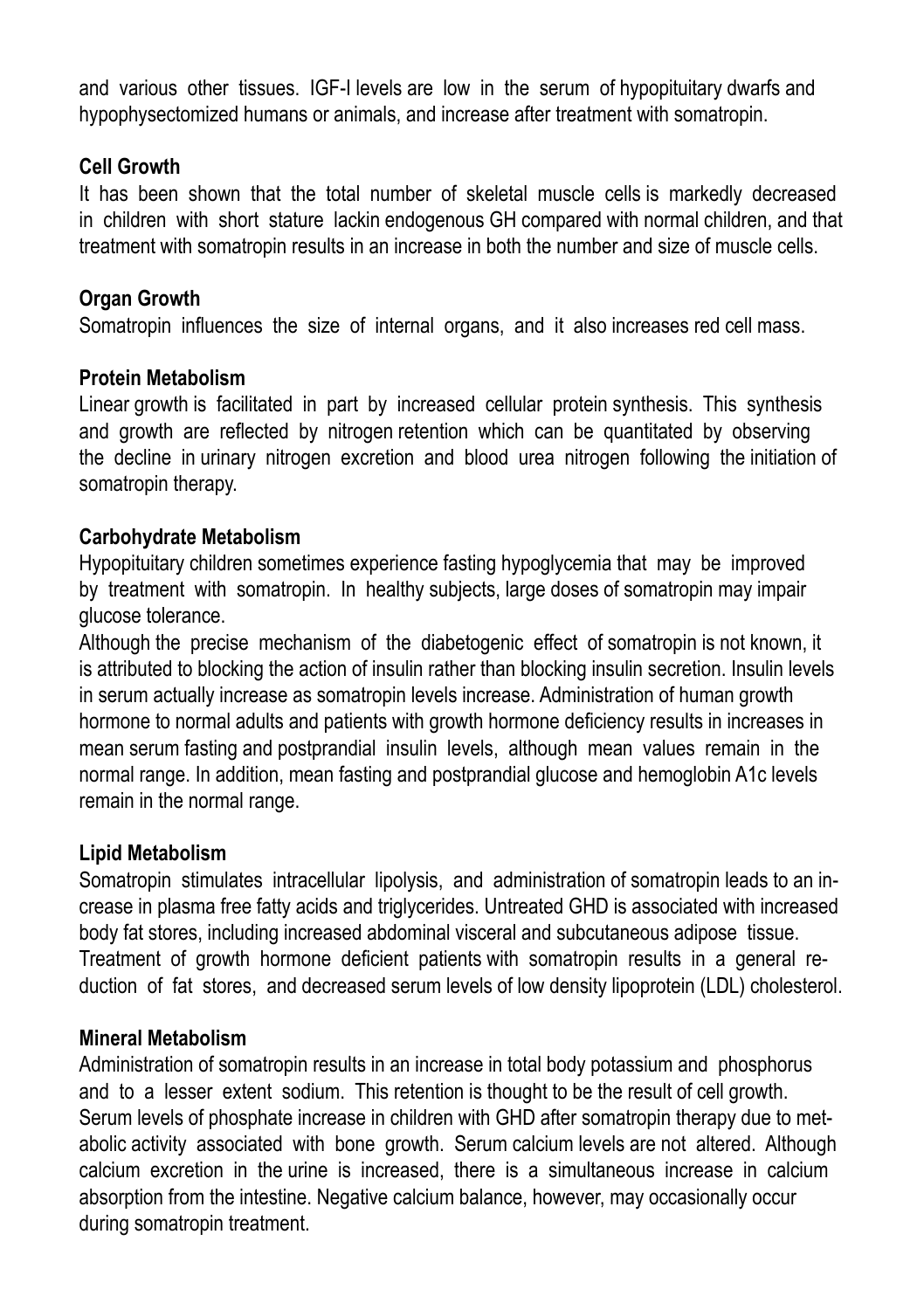#### **Connective Tissue Metabolism**

Somatropin stimulates the synthesis of chondroitin sulfate and collagen, and increases the urinary excretion of hydroxyproline.

## **3. Indications**

**Evogene** is a prescription product for the treatment of growth failure in children:

Who do not make enough growth hormone on their own. This condition is called growth hormone deficiency (GHD).

With a genetic condition called Prader-Willi syndrome (PWS). Growth hormone is not right for all children with PWS. Check with your doctor.

Who were born smaller than most other babies born after the same number of weeks of pregnancy. Some of these babies may not show catch-up growth by age 2 years. This condition is called small for gestational age (SGA).

With a genetic condition called Turner syndrome (TS).

With idiopathic short stature (ISS), which means that they are shorter than 98.8% of other children of the same age and sex; they are growing at a rate that is not likely to allow them to reach normal adult height, and their growth plates have not closed. Other causes of short height should be ruled out. ISS has no known cause.

**Evogene** is a prescription product for the replacement of growth hormone in adults with growth hormone deficiency (GHD) that started either in childhood or as an adult. Your doctor should do tests to be sure you have GHD, as appropriate.

## **4. Contraindications**

#### **Do not use Evogene, if:**

- you are allergic to any ingredient in **Evogene** or in the diluent, including metacresol

- you have active or recurring cancer or brain tumor, or you currently receive treatment for cancer

- you have severe breathing problems (e.g., respiratory failure) or a serious illness caused by complications from a surgery or injury

- you have a certain type of eye problem caused by diabetes (diabetic retinopathy)

- the patient is a child who has Prader-Willi syndrome and is severely overweight or has severe breathing problems (e.g., respiratory infection, history of airway blockage or sleep apnea)

- the patient is a child who has epiphyseal closure (bone growth is complete)

Contact your doctor or health care provider right away if any of these apply to you.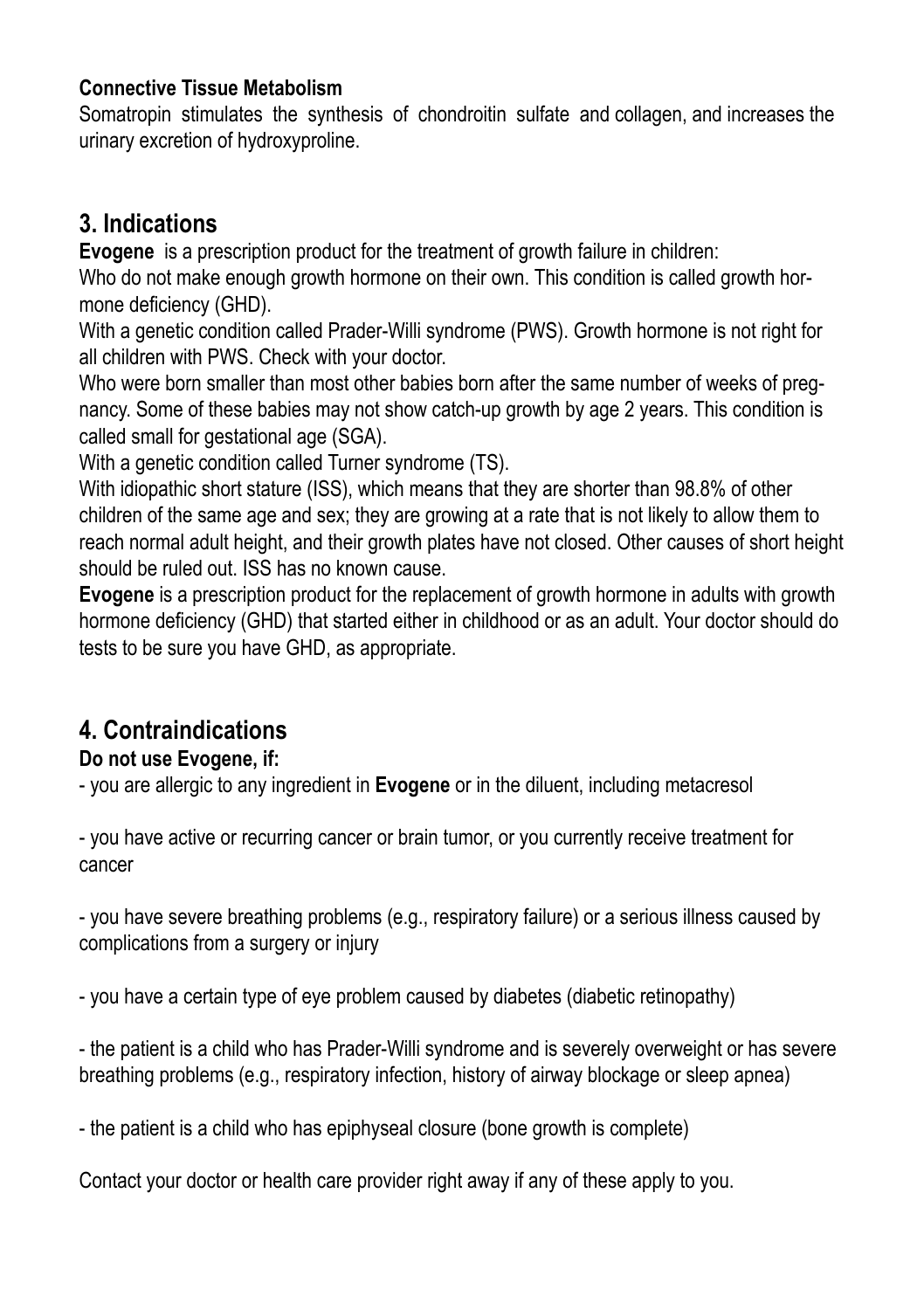## **5. Instructions for reconstitution**

Powder must be dissolved only with the solvent provided.



#### **Picture 1**

1a. Apply the needle to the syringe 1b. Remove the plastic cover from the vial



#### **Picture 2**

Break the top of the ampoule containing the solvent. Remove the plastic cover of the needle. Make sure the needle is well applied to the syringe. Slowly absorb all the solvent.



#### **Picture 3**

Inject all the solvent to the vial. This will create a 3,33mg/ml solution. To prevent foaming, the solvent should be injected into the vial by aiming the stream of liquid against the glass wall



#### **Picture 4**

Following reconstitution, the vial should be swirled with a GENTLE rotary motion until the contents are completely dissolved. DO NOT SHAKE. The resulting solution should be clear and colorless, without particulate matter.

## **6. Adverse reactions**

This list presents the most serious and/or most frequently observed adverse reactions during treatment with somatropin:

- Sudden death in pediatric patients with Prader-Willi syndrome with risk factors including severe obesity, history of upper airway obstruction or sleep apnea and unidentified respiratory infection
- Intracranial tumors, in particular meningiomas, in teenagers/young adults treated with radiation to the head as children for a first neoplasm and somatropin
- Glucose intolerance including impaired glucose tolerance/impaired fasting glucose as well as overt diabetes mellitus
- Intracranial hypertension
- Significant diabetic retinopathy
- Slipped capital femoral epiphysis in pediatric patients
- Progression of preexisting scoliosis in pediatric patients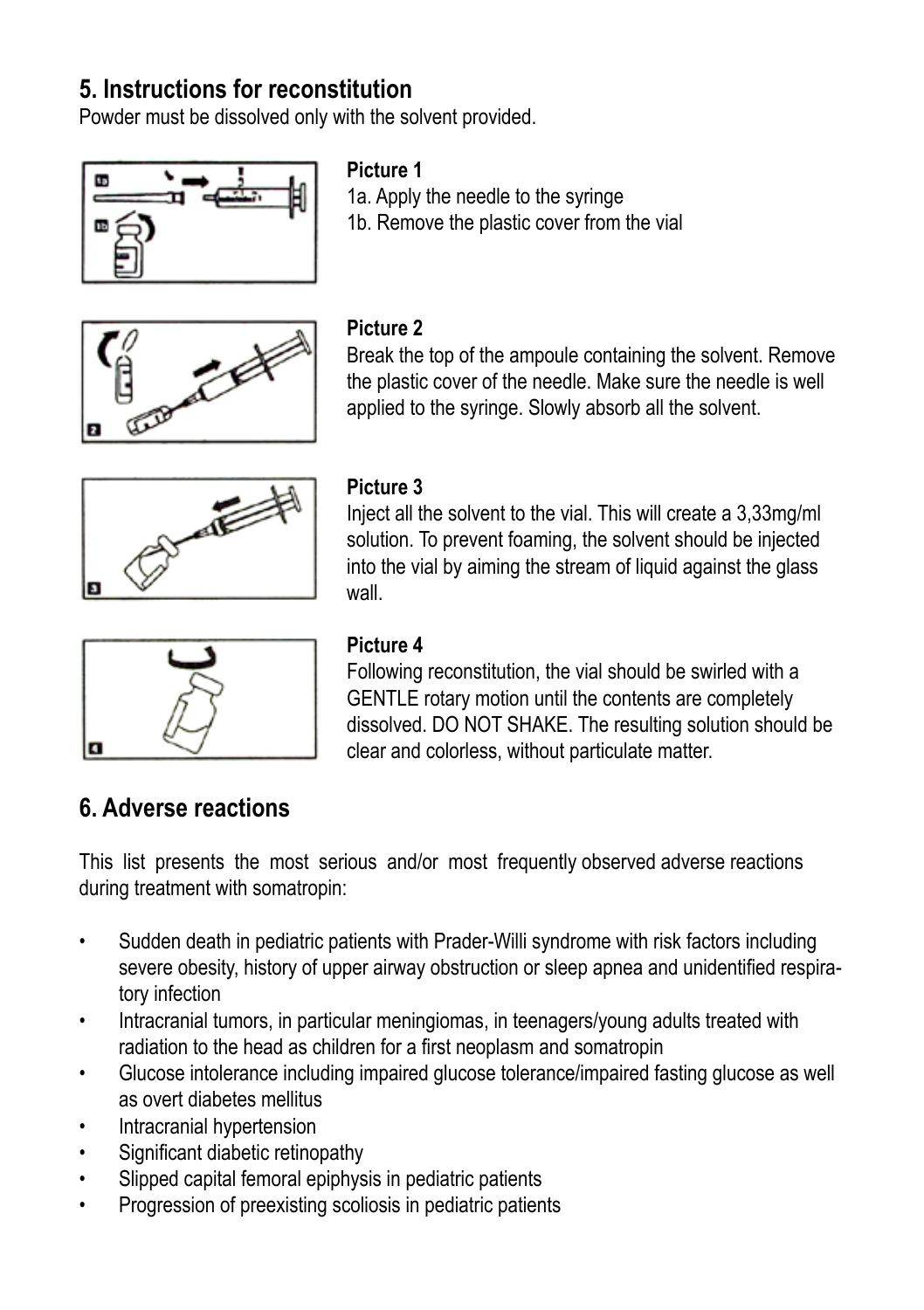- Fluid retention manifested by edema, arthralgia, myalgia, nerve compression syndromes including carpal tunnel syndrome / paraesthesias
- Unmasking of latent central hypothyroidism
- Injection site reactions/rashes and lipoatrophy (as well as rare generalized hypersensitivity reactions)
- Pancreatitis

## **7. Warnings and precautions**

**• Acute Critical Illness:** Potential benefit of treatment continuation should be weighed against the potential risk

 **• Prader-Willi Syndrome in Children:** Evaluate for signs of upper airway obstruction and sleep apnea before initiation of treatment for GHD. Discontinue treatment if these signs occur

 **• Neoplasm:** Monitor patients with preexisting tumors for progression or recurrence. Increased risk of a second neoplasm in childhood cancer survivors treated with somatropin – in particular meningiomas in patients treated with radiation to the head for their first neoplasm

 **• Impaired Glucose Tolerance and Diabetes Mellitus:** May be unmasked. Periodically monitor glucose levels in all patients. Doses of concurrent antihyperglycemic drugs in diabetics may require adjustment

 **• Intracranial Hypertension:** Exclude preexisting papilledema.

May develop and is usually reversible after discontinuation or dose reduction

 **• Fluid Retention** (i.e., edema, arthralgia, carpal tunnel syndrome – especially in adults): May occur frequently. Reduce dose as necessary

 **• Hypothyroidism:** May first become evident or worsen

**• Slipped Capital Femoral Epiphysis:** May develop. Evaluate children with the onset of a limp or hip/knee pain

**• Progression of Preexisting Scoliosis:** May develop

 **• Pancreatitis:** Consider pancreatitis in patients with persistent severe abdominal pain.

## **8. Interaction with other drugs**

## **8.1 Inhibition of 11ί-Hydroxysteroid Dehydrogenase Type 1**

The microsomal enzyme 11ί-hydroxysteroid dehydrogenase type 1 (11ίHSD-1) is required for conversion of cortisone to its active metabolite, cortisol, in hepatic and adipose tissue. GH and somatropin inhibit 11ίHSD-1. Consequently, individuals with untreated GHD have relative increases in 11ίHSD-1 and serum cortisol. Introduction of somatropin treatment may result in inhibition of 11ίHSD-1 and reduced serum cortisol concentrations.

As a consequence, previously undiagnosed central (secondary) hypoadrenalism may be unmasked and glucocorticoid replacement may be required in patients treated with somatropin. In addition patients treated with glucocorticoid replacement for previously diagnosed hypoadrenalism may require an increase in their maintenance or stress doses following initiation of somatropin treatment; this may be especially true for patients treated with cortisone acetate and prednisone since conversion of these drugs to their biologically active metabolites is dependent on the activity of 11ίHSD-1.